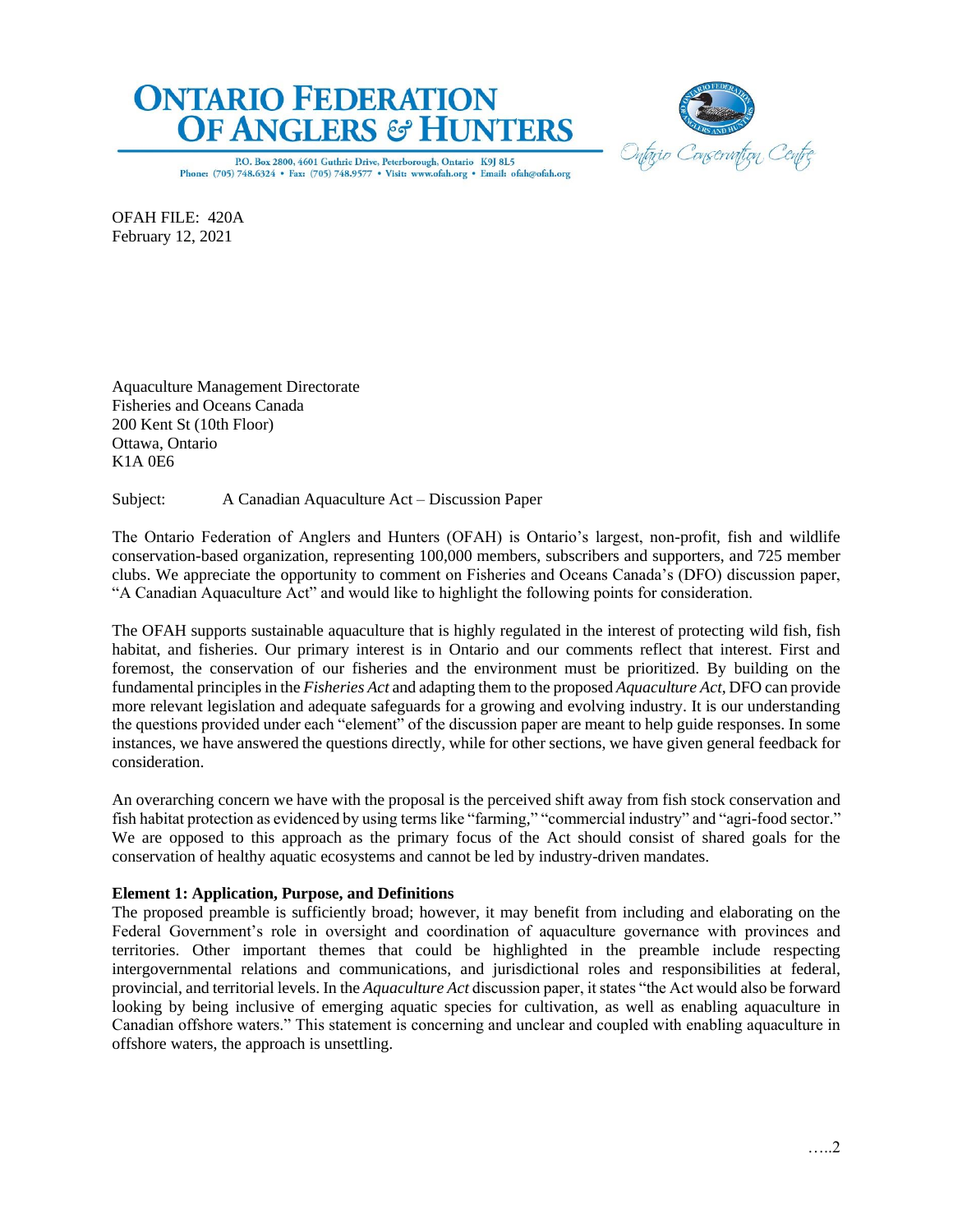Under the *Fish and Wildlife Conservation Act* in Ontario, "aquaculture" means the breeding or husbandry of fish, and the verb "culture" has, with respect to fish, a corresponding meaning. In defining aquaculture in the proposed federal *Aquaculture Act*, the Government of Canada should consider definitions in existing provincial and territorial legislation to ensure consistency and to reduce any unintended conflicts in the wording. Because of its broad application and potential confusion, DFO should avoid using the term "farming" in the definition of aquaculture. For example, in Ontario, the definition of aquaculture has been applied in management and enforcement discussions for over a decade and has stood up well considering the variety of aquaculture practices in the province. We recommend the Act use a term like "aquaculture species," supported by a whitelist of species eligible to be held in aquaculture facilities (rather than a list of prohibited species). This facilitates business certainty for the industry and protection of the aquatic environment. A framework to facilitate the decisionmaking process for adding new species to the list would be beneficial and must be science-based and driven by risk assessments.

DFO should also adopt a regional lens for the cultivation of species. For example, on the west coast, there have been issues related to Atlantic Salmon from aquaculture escapees. Cultivation should only include native and/or naturalized species. Exploring opportunities for "emerging aquatic species" must exclude non-indigenous species and/or species with invasive tendencies. The consideration for species being proposed for cultivation must do so using a lens for aquatic invasive species, including conducting a risk assessment, which should be based on the almost certain likelihood of escapees from cage aquaculture. We also consider the regulatory burden on a facility should be tied to the level of risk it has in the species it hosts, and facilities should also require a suitability assessment for culturing "higher risk" species. These considerations should be broadly addressed at the federal level, as well as having these aspects integrated into regulation at provincial and territorial levels.

Without seeing a draft of the Act and regulations, it is challenging to suggest definitions or overarching factors that should be included in the *Aquaculture Act*. That said, one challenge experienced by the Ministry of Natural Resources and Forestry (MNRF) in Ontario was being able to clearly articulate the difference between depositing fish into waters and depositing fish into an impounding device in the same waters. The issue hinged on the ability of the device to adequately hold the fish. To suggest placing a fish into a device is not depositing them into the water is insufficient; there needs to be some modifier that addresses the device's ability to contain the fish and protect against escapement securely and reliably.

### **Element 2: Leases, Licences, and Fees**

This "element" does not apply to Ontario, because the province is the primary regulator; that said, moving forward it will be important the jurisdictional authorities of the Government of Ontario are maintained. In Ontario, aquaculture leases take the form of Land Use Permits under the *Public Lands Act* while licences and fees are made under the FWCA. If DFO shifts the responsibility for aquaculture to an agriculture or industry department, and Ontario follows suit, the MNRF would lose aquaculture licence revenue in the provincial Fish and Wildlife Special Purpose Account (SPA). As aquaculture continues to grow in the province, this would not only be a significant loss to the already underfunded SPA, but it also further separates the aquaculture industry from fish and wildlife management and undermines a fish conservation-first approach.

A proposed modification to the *Aquaculture Act* includes a mechanism to enable alternative forms of aquaculture. The discussion paper also elaborates on a new leasing and licensing system to facilitate the development of novel or experimental aquaculture methods. "Element 2" may not directly apply to the regulatory framework in Ontario; however, proposals such as these do not provide us with confidence that our fisheries will be conserved in the face of "experimental" aquaculture methods. There should be more details and elaboration on these aspects, as well as ensuring adequate safeguards are in place to give us greater confidence that fisheries will be protected.

Revocation of leases and licences must be an authority of the competent Minister (delegated) based on real damage or potential risks to the aquatic environment and must not rely on prosecution and conviction. The threshold for a court conviction, and the various opportunities for a prosecution to fail, make relying on court orders a haphazard affair at best.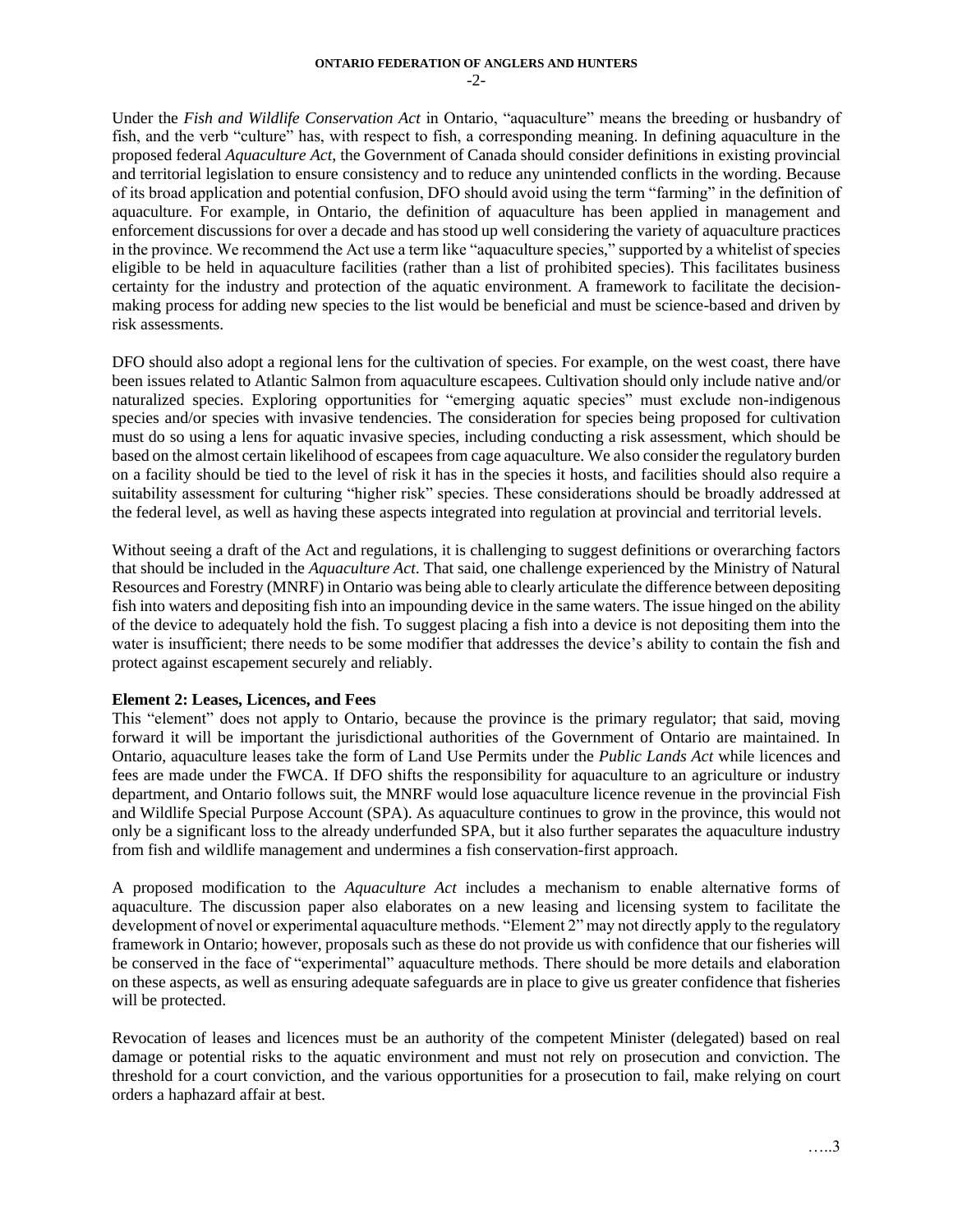$-3-$ 

#### **Element 3: Indigenous Reconciliation**

The OFAH respects the government's commitment to reconciliation with Indigenous peoples. Enabling participation using regulatory methods under the *Aquaculture Act* is a step in the right direction. We have no specific comments on mechanisms that could be included under the *Aquaculture Act*, or Indigenous-specific provisions or elements that could be considered. However, any stakeholders that participate in aquaculture should fall under the same federal, provincial, and territorial regulatory regime. This approach is critical to upholding the elements contained in the proposed *Aquaculture Act*, will enable and support area-based oversight and management of aquaculture, will ensure the efficacy of the legislation, and most importantly, will help protect the environment.

## **Element 4: Cooperation**

We are satisfied the proposed *Aquaculture Act* will reflect intergovernmental cooperation with respect to agreements and delegation currently under the *Fisheries Act*. Any proposed changes should consider modernizing the Act in a way that consolidates multiple laws and policies, streamlines regulations, provides greater regulatory consistency, and creates long-term conditions to support the growing aquaculture sector in Canada. We would like to see evidence that federal, provincial, and territorial levels of government are working together on addressing aquaculture policy and regulation, as well as ensuring mechanisms are implemented to facilitate cooperation and transparency.

Enabling the requirement for public registry of aquaculture operations is a critical step to informing and engaging the public. Not only should this be done at the federal level, but provinces and territories should also be required by regulation to provide public reporting of aquaculture operations. This will help facilitate area-based oversight of aquaculture, will facilitate discussions on the spatial allocation of aquaculture sites, and will help to ensure openness with other users of the aquatic resource.

To foster inter-jurisdictional cooperation, we urge that the Canadian Council of Fisheries and Aquaculture Ministers, federal, provincial, and territorial ministers, to have routine meetings and collaborate after the *Aquaculture Act* comes into force. DFO may also want to consider establishing a working group of stakeholders and interested parties to improve consultation and engagement on the *Aquaculture Act*, and to help address any shortcomings, identify aspects of the legislation that are functioning well, etc.

By the provincial definition, including laws and rules in Ontario, community hatcheries and education facilities are considered aquaculture and require licences to culture fish. To better enable community engagement in aquaculture, we recommend that DFO also consider applying a finer scale approach to facilitate opportunities at this level (e.g., funding opportunities, grant programs). Fish stocking and community engagement are two very important components of fisheries management in Ontario. The Community Hatchery Program, for example, helps raise and stock fish, contributes to greater recreational angling opportunities, and helps rehabilitate fish populations.

### **Element 5: Environmental Protection**

It appears to us there is no mention of fish-borne pathogens and diseases under this element. Pathogen and disease testing must be required by regulation and results must be publicly reported. This is a shortfall in the Ontario aquaculture program where pathogens must only be reported if detected. However, if testing is not made a regulatory requirement, then there is no reliability or accountability in the reporting process.

Our main concerns in Ontario are with open water cage facilities but, in general, without proper oversight and monitoring of all types of operations in the aquaculture sector, there could be serious ecological consequences. There are several key areas of concern that are associated with aquaculture operations that the OFAH would like to call attention to including: 1) the loss or degradation of fish habitat; 2) the deleterious ecological impacts resulting from the intentional or unintentional introduction of non-indigenous species; 3) the loss of genetic fitness of indigenous species through inter-breeding with fish; 4) the spread of fish pathogens that could impact self-sustaining natural fish populations; and 5) the harvest of wild fish or gametes for the purpose of aquaculture that could impact self-sustaining natural populations. The aquaculture framework must include strategies that address these concerns, including the transport of live fish, to reduce the environmental risks to fisheries.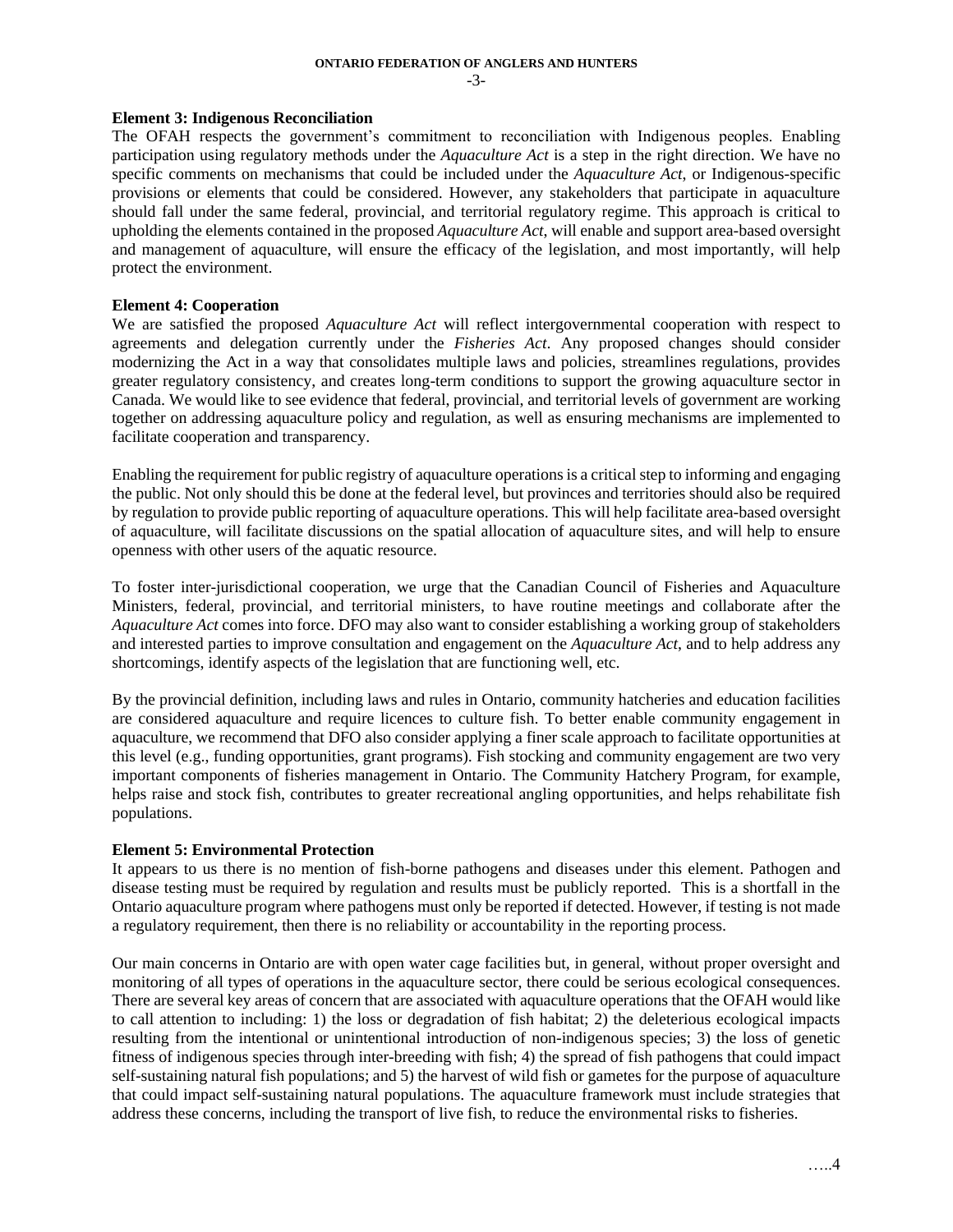#### **ONTARIO FEDERATION OF ANGLERS AND HUNTERS** -4-

### **Element 6: Enforcement and Alternative Compliance Measures**

Federal, provincial, and territorial governments must consider and develop regulatory mechanisms that enable policies for aquaculture, facilitate the development of best management practices, ensure enforcement and compliance monitoring, and allow for emergency responses (e.g., escapes of live imports of non-indigenous species). But without adequate funding, resourcing, and support at all levels of government, the *Aquaculture Act* and associated regulations will be toothless in its implementation, and Canada's fisheries will likely suffer.

We recommend that DFO conduct a crosscutting review of the *Aquaculture Activities Regulations* and integration with invasive species legislation to reduce duplication and help streamline the approach. Further consideration must be given to industry self-reporting requirements, enhancing auditing exercises, as well as enabling regulatory mechanisms for developing environmental baselines and ensure ongoing monitoring of aquaculture operations. These aspects feed into and support compliance and enforcement at the federal, provincial, and territorial levels.

In Ontario, cage-culture, aquaculture licence conditions are extremely technical and complex, particularly related to nutrient loading. MNRF enforcement staff do not have the training or expertise to properly monitor compliance to these conditions. Similarly, DFO fisheries officers are unprepared for this sort of compliance monitoring. To overcome these shortcomings, the OFAH recommends DFO establish a compliance and enforcement framework that incorporates education, monitoring and inspections, and scalable enforcement actions.

Education is the first step needed to assist industry in compliance, and prior to enforcement, what is absent under this heading is the deployment of trained inspectors whose responsibility is to ensure compliance. A scalable approach to enforcement could, for example, result in a warning for a first administrative offence, while a second could trigger a "ticket" and a third involve court appearance and a DFO hearing. By providing clear direction, the public and industry will better understand expectations, priorities, and consequences. Furthermore, the Act should also include a provision where licence renewal will be refused if the applicant has outstanding penalties, royalties, or other fees owing to the government.

There are two modern enforcement authorities missing from the *Fisheries Act* that ought to be included in the new *Aquaculture Act*. The first is known as a "production order" for documents and records. A production order is used to require a person, who is not the accused, to produce specific documents or records related to an investigation for the prosecution. Without this authority enforcement officers are required to get a search warrant and intrude into a (third party) person's home or place of business to get supporting evidence. Since aquaculture is a commercial enterprise, securing business records is a common requirement to support a prosecution, but can be made difficult without having a production order. The second missing authority provides the ability to leave seized goods in place. Section 35 (4) of the *Ontario Invasive Species Act* sets it out this way: "…an enforcement officer may leave a thing that he or she seizes in the custody of the occupant of the building or other place in which it was seized." This is an important provision considering the significant volumes of live fish, large impounding devices, and other specialized gear that may be seized during an investigation.

### **Element 7: Regulations**

The OFAH would like to emphasize several foundational principles and legislative components that should be reflected in the proposed *Aquaculture Act*.

- An effective, precautionary approach must be used for the regulation of aquaculture at federal, provincial, and territorial levels of government.
- DFO must consider other important pieces of legislation in the development of the *Aquaculture Act*, and regulations made under the Act, including but not limited to: The *Fisheries Act*, the *Canadian Environmental Protection Act*, the *Species at Risk Act,* and the *Pest Control Products Act*.
- It is proposed that the *Aquaculture Act* potentially enhance the environmental prohibitions found under the *Fisheries Act*. We urge the Government of Canada to elaborate on these prohibitions in a way that builds off protections described in the *Fisheries Act* by specifically addressing all impacts related to aquaculture, including activities that may result in harmful alteration, disruption, or destruction of fish habitat.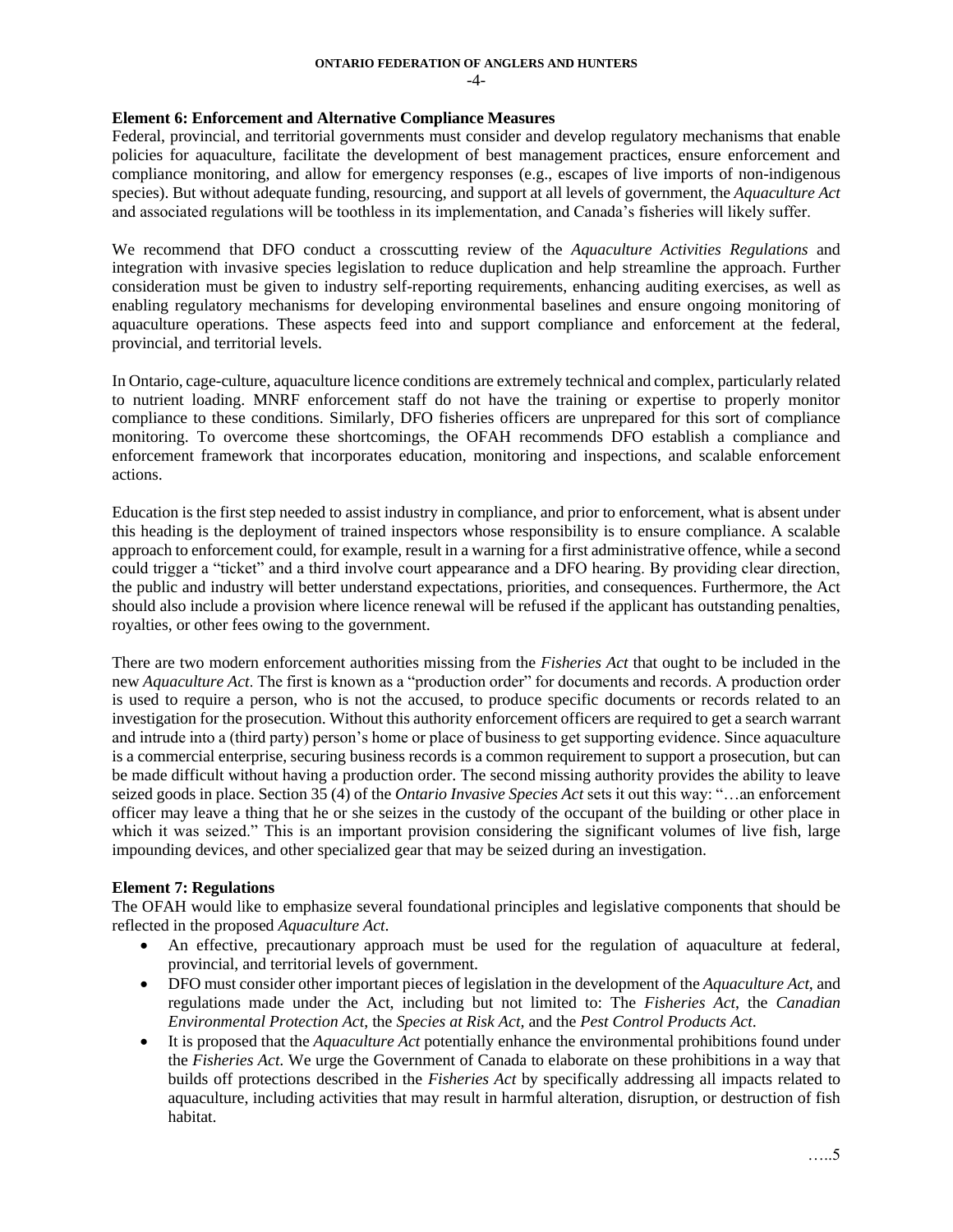- The *Aquaculture Act* should provide minimum regulatory guidance that applies to all Canadian jurisdictions, including safeguards and national standards for provincial and territorial governments to follow. These measures should not supersede existing provincial and territorial legislation; rather, provide a framework that respects the environment while supporting industry.
- We recommend that the Act provide guidance and direction where other legislation does not exist at the provincial and territorial levels, like the applicability of the *Species at Risk Act*.

## **Element 8: Public Reporting and Legislative Review**

New powers have been incorporated into the *Fisheries Act* that include establishing a public registry for the purpose of facilitating access to records; the public reporting requirements for aquaculture should be no different. At a minimum, Canadians must be made aware of the following via a public registry: location of the aquaculture operation; size of the facility; aquatic species being cultivated; type of operation (open water cage, land-based); environmental impact studies; monitoring and assessment data; infractions, fines, penalties; escapees, pathogens, chemicals, and treatments being used; and actions being implemented to address events that cause harm to fish and fish habitat.

Any aquaculture-related event that causes harm to fish and fish habitat must be broadly and effectively communicated using various platforms for disseminating information to Indigenous peoples, stakeholders, and the public. This may include, but not limited to, the use of social media, communications directly through the online public registry, notification mailouts to people and communities directly impacted by these events, and any other means deemed appropriate to enhance public awareness and communication. DFO should be required to provide information on mitigation efforts underway and update these regularly and follow up with the results of any investigations and charges.

The *Fisheries Act* now includes a legislated 5-year review period and the *Aquaculture Act* should consider a similar timeline for review. Ongoing review and auditing of legislation is a good thing, because it will help to increase adaptability and transparency, but a review with the intent to change the legislation every five years is more likely to undermine the successful interpretation and implementation of the Act.

### **Additional Topics**

It is our understanding the relevant sections of the *Fisheries Act* associated with aquaculture will be elaborated on and finetuned for the purposes of the proposed *Aquaculture Act*. That said, considering the recent changes made to the *Fisheries Act*, we urge DFO to ensure that the development of an *Aquaculture Act* will not involve significantly overhauling recent changes made to the *Fisheries Act*. Rather, once the *Aquaculture Act* is in force, we recommend removing the relevant sections from the *Fisheries Act* or provide clarity to those sections about which takes precedence.

There may be additional opportunities to broaden the scope of the *Aquaculture Act* and explore intersections with other pieces of legislation like the *Species at Risk Act*. Policy development could be used to help govern this space, but it may be important to look at expanding the regulatory framework to include the cultivation of species at risk for the purposes of rehabilitation and recovery, and/or enhancement of fish stocks through aquaculture (e.g., stocking).

# **Closing Remarks**

In conclusion, we hope these considerations are adequately reflected in future consultation and engagement on the proposed federal *Aquaculture Act*. It is our firm belief that in moving forward DFO must uphold their commitment to protecting fish and fisheries by building off key foundational principles and legislative components of the *Fisheries Act* for the creation of Canada's first-ever *Aquaculture Act*. There is a need for federal legislation to fill gaps by offering a baseline of consistency that reflects fundamental regulatory oversight needed for environmental protections, but this should not replace or alter those jurisdictions with existing and effective policies in place (i.e., administrative replacement). We stress the importance of implementing modern safeguards for the conservation of our fisheries which, in our belief, can also be done in a way that allows for aquaculture to thrive sustainably.